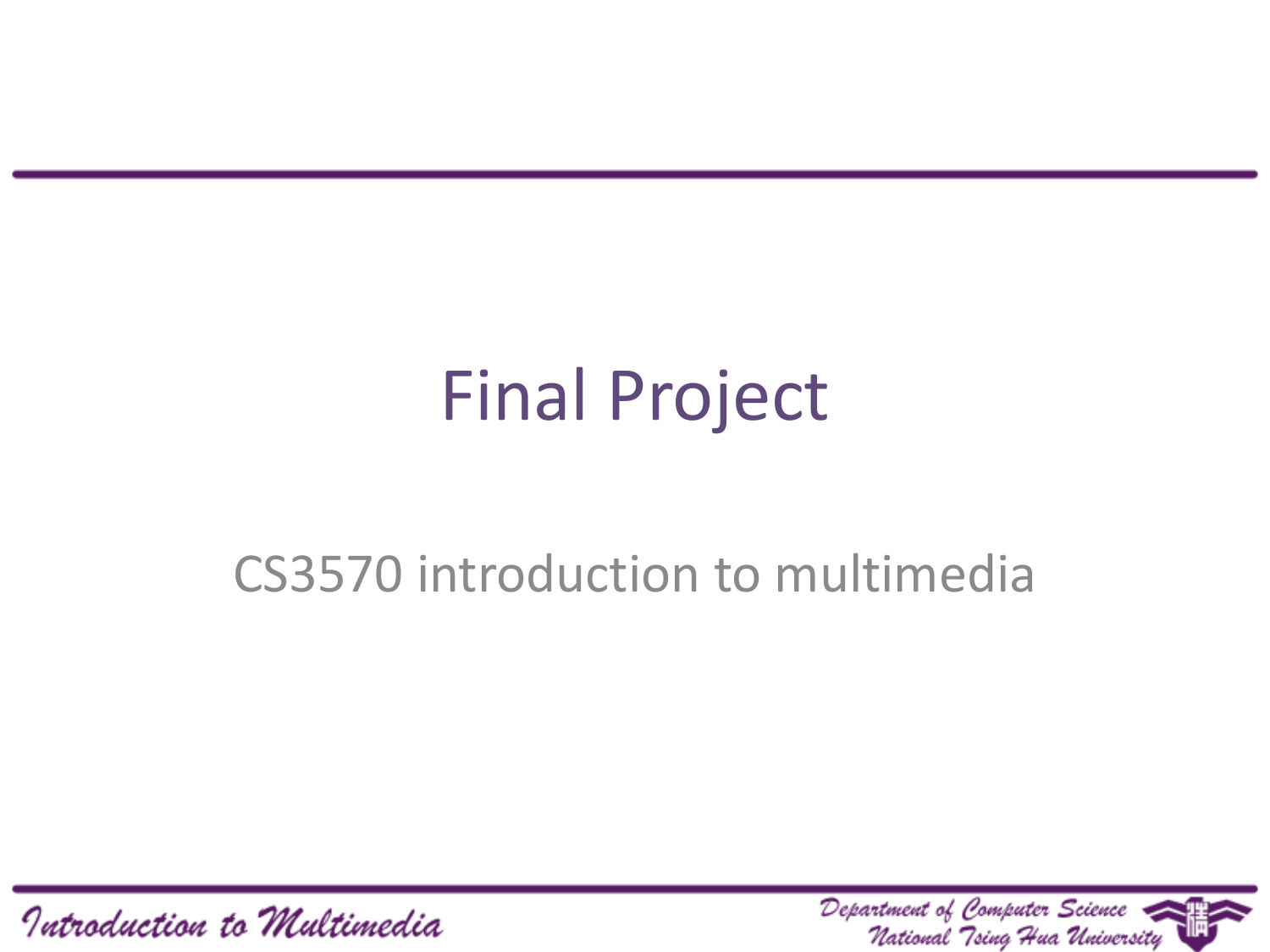# Non-linear Image Denoising

• Given a noisy image *v*={*v*(*i*)|*i*∈I}, the estimated value *NL*[*v*](*i*), for a pixel *i*, is computed as a weighted average of all the pixels in the image

$$
NL[v](i) = \sum_{j \in I} \omega(i, j)v(j)
$$

• where the family weights {*w*(*i*,*j*)}*<sup>j</sup>* depend on the similarity between the pixels *i* and *j*, and satisfy the usual conditions 0≤*w*(*i*,*j*)≤1 and ∑*<sup>j</sup>*∈*<sup>I</sup> w*(*i*,*j*)=1.

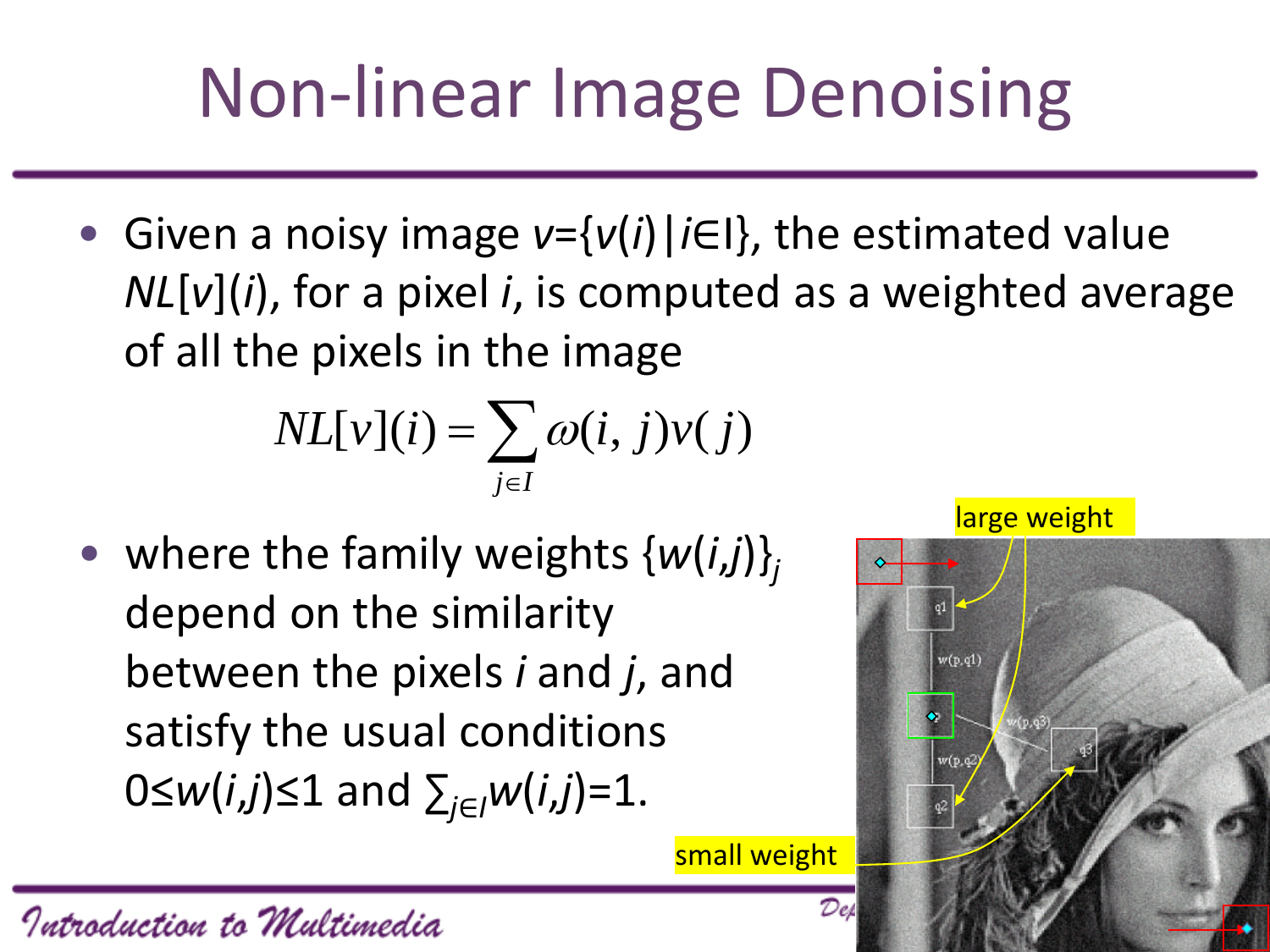# Non-linear Image Denoising

- The similarity between two pixels *i* and *j* depends on the similarity of the intensity gray level vectors *v*(*Ni*) and *v*(*Nj*)
- This similarity is measured as a decreasing function of the weighted Euclidean distance  $||v(\mathcal{N}_i) - v(\mathcal{N}_j)||_{2,a}^2$ , where *a >* 0 is the standard deviation of the Gaussian kernel.
- Weight function

$$
w(i,j) = \frac{1}{Z(i)} e^{-\frac{||v(\mathcal{N}_i) - v(\mathcal{N}_j)||_{2,a}^2}{h^2}},
$$

Department of Computer Science

National "Tsina "Hua Universitu

where *Z*(*i*) is the normalizing constant

$$
Z(i) = \sum_{j} e^{-\frac{||v(\mathcal{N}_i) - v(\mathcal{N}_i)||_{2,a}^2}{h^2}}
$$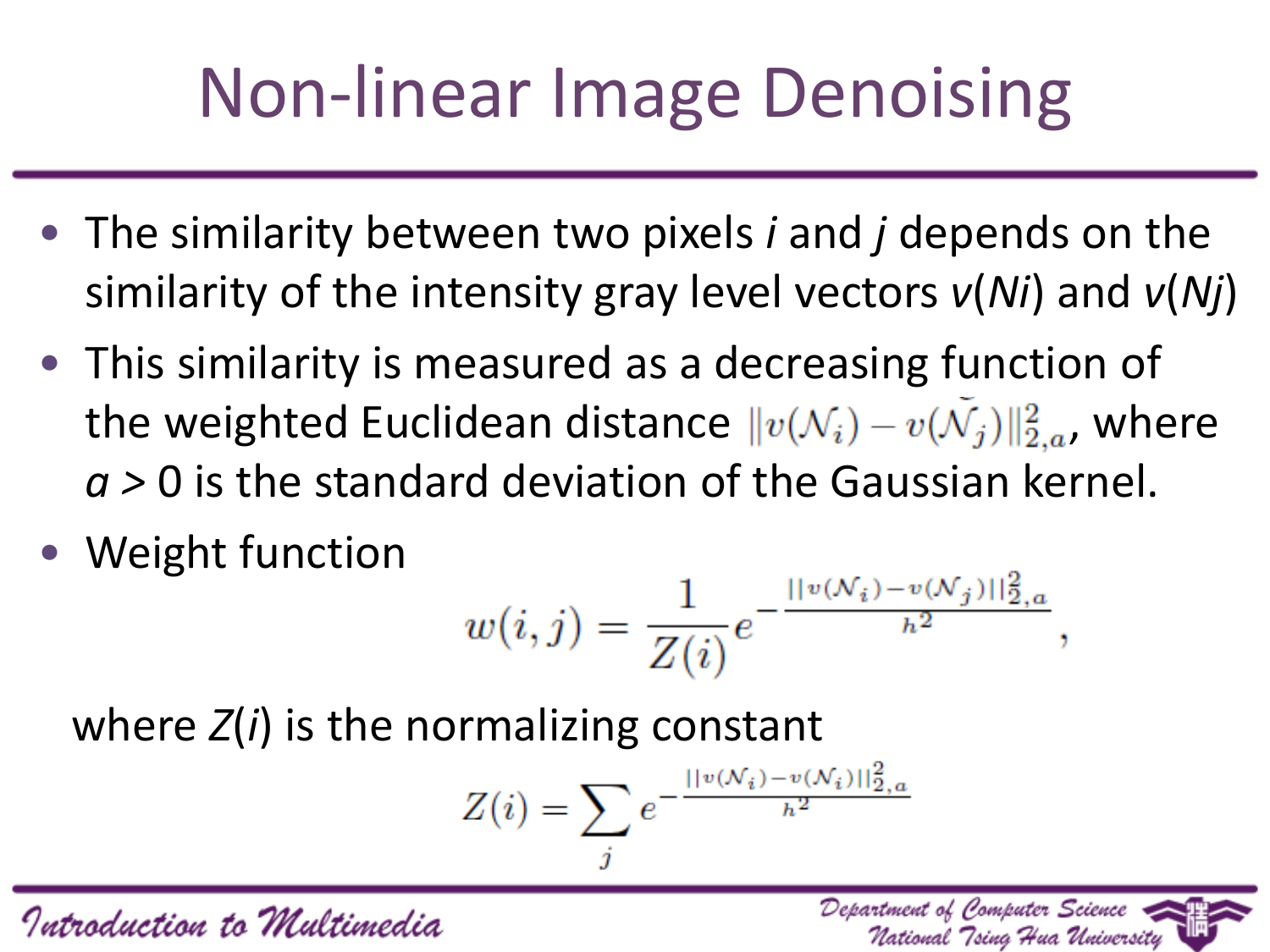## Non-linear Image Denoising – comparison with other methods



Figure 5. Denoising experience on a natural image. From left to right and from top to bottom: noisy image (standard deviation 20), Gauss filtering, anisotropic filtering, Total variation, Neighborhood filtering and NLmeans algorithm. The removed details must be compared with the method noise experience, Figure 4.

Introduction to Multimedia

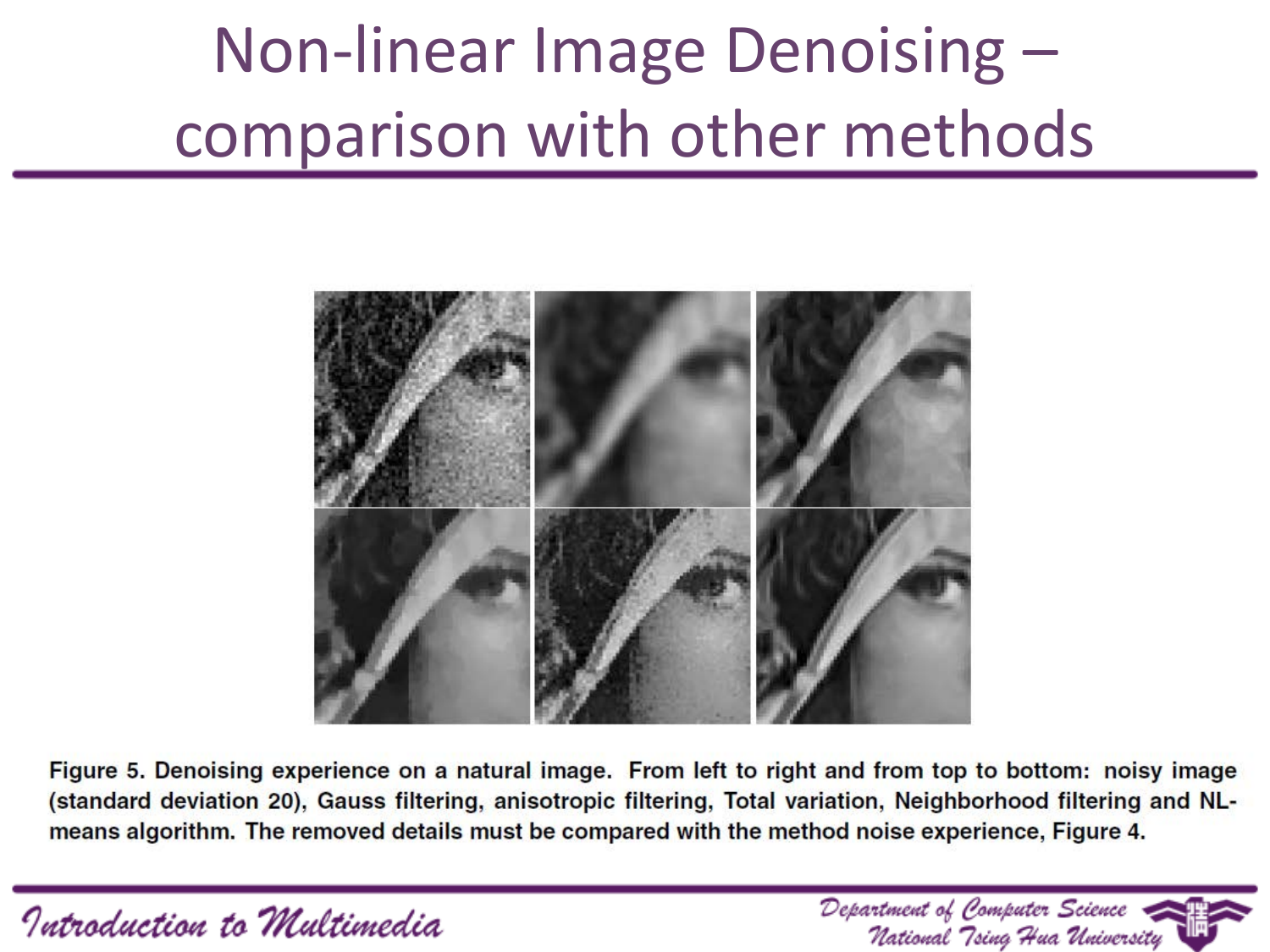# Face Recognition Using Eigenfaces

- Face Images are projected into a feature space ("Face Space") that best encodes the variation among known face images.
- The face space is defined by the "eigenfaces", which are the eigenvectors of the set of faces.
- Eigen Vectors show the direction  $x_2$ of axes of a fitted ellipsoid
- Eigen Values show the significance of the corresponding axis



Department of Computer Science

National Tsing Hua Universi

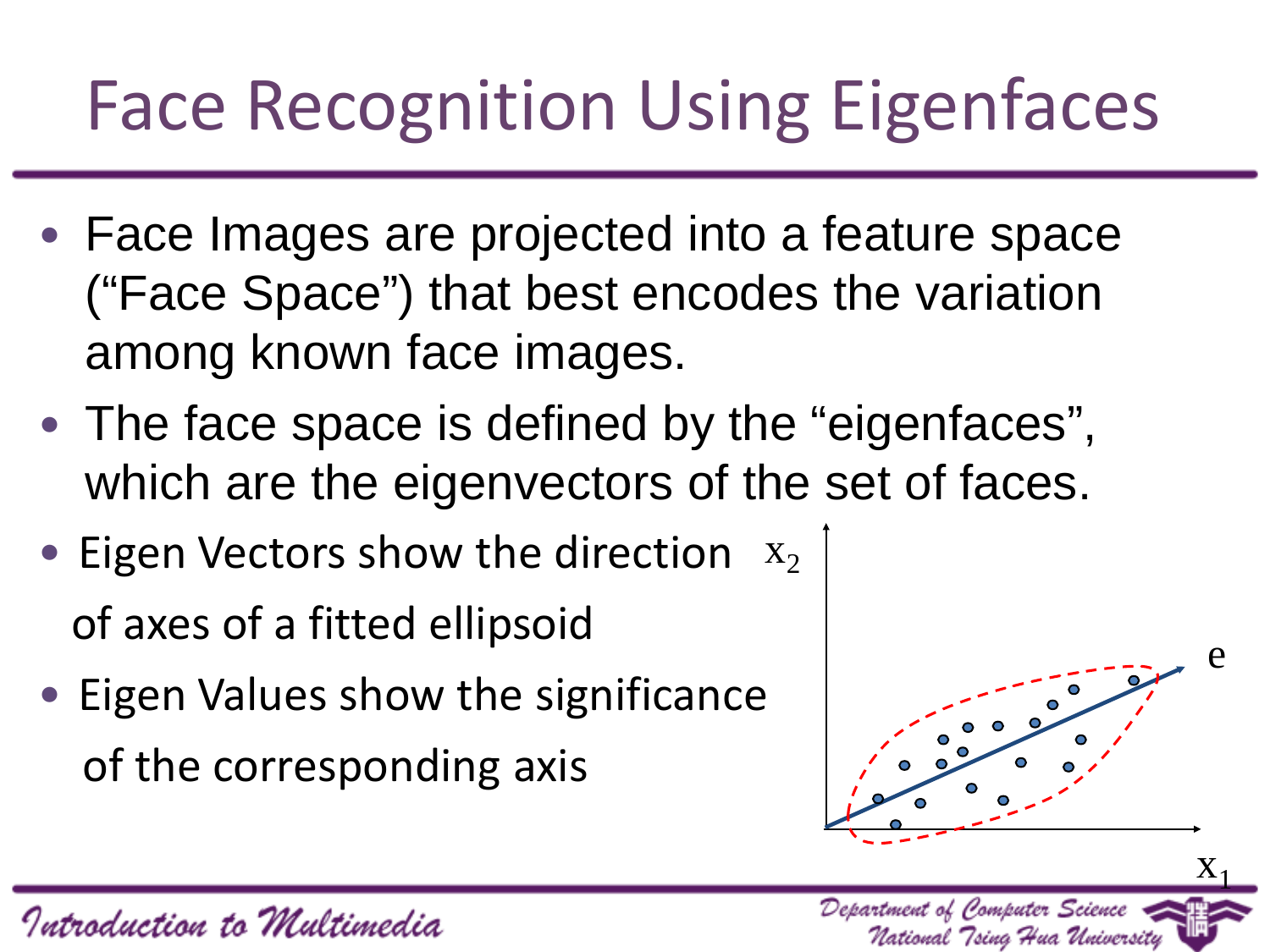#### PCA face model

• Face model

#### Training images

 $000$  $F = (g_1, g_2, \cdots g_n)^T$  $\mathcal{D} = \begin{bmatrix} F_1 - F, F_2 - F, ..., F_m - F \end{bmatrix}$ *e* 1 Covariance matrix  $C = \frac{1}{m-1}DD^T$  SVD  $I = \overline{I} + \sum_{i=1}^{m}$  $I = I + \sum \alpha_i v_i$  $\boldsymbol{D}\boldsymbol{D}^{T}$ *C*  $\alpha$ SVD *m* 1 *i* 1 PCA model

Introduction to Multimedia

Department of Computer Science National Tsing Hua University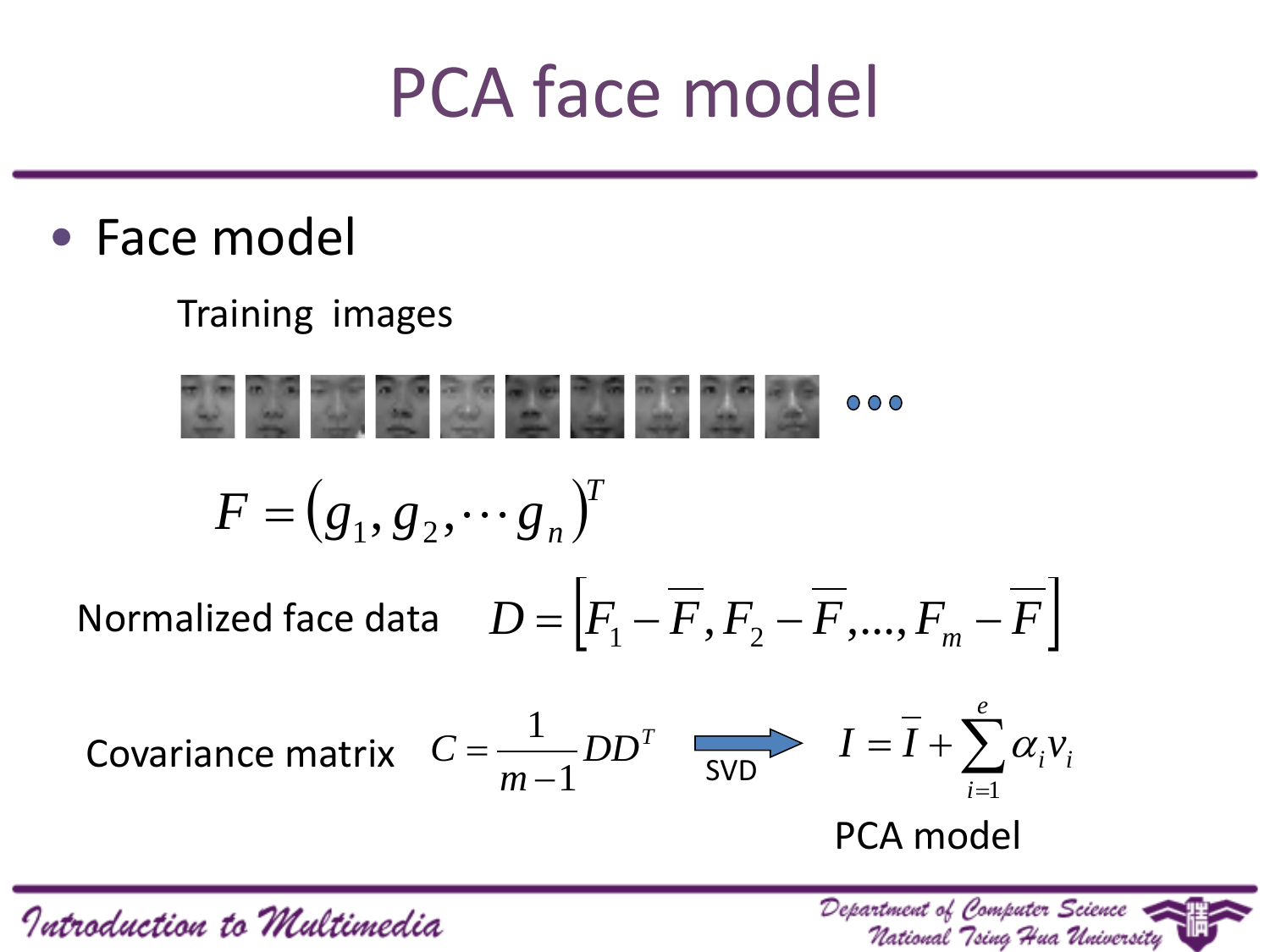# eigenfaces

- The eigenfaces  $v_1$ , ...,  $v_k$  span the space of faces
	- A face is converted to eigenface coordinates by





 $a_2v_2$   $a_3v_3$   $a_4v_4$   $a_5v_5$   $a_6v_6$   $a_7v_7$   $a_8v_8$  $a_1$  V<sub>1</sub>

Introduction to Multimedia

X

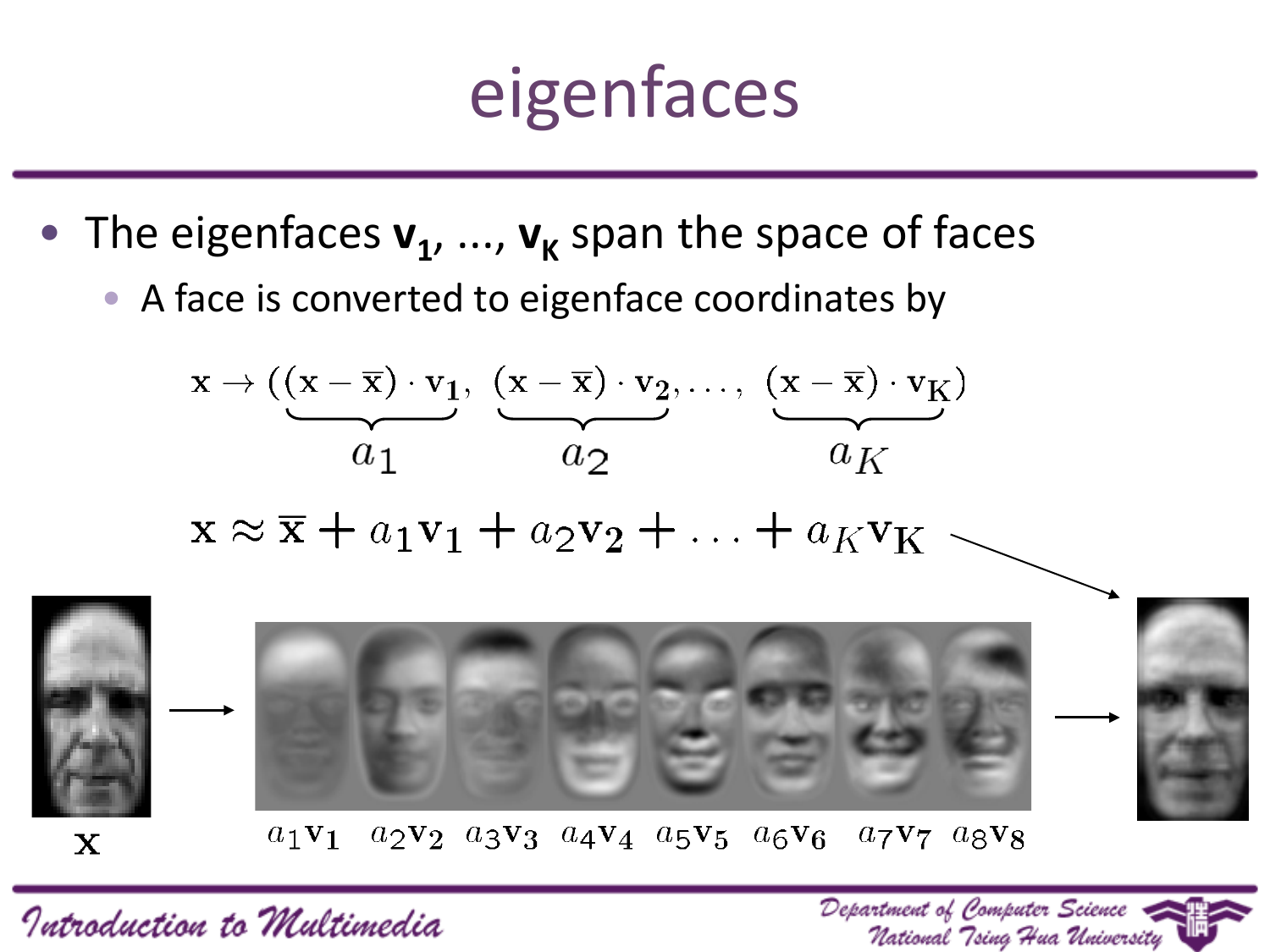# Background subtraction / synthesis

- Moving object detection in video sequences is one of the main tasks in many computer vision applications.
- Background subtraction is an common approach for this task. The idea is to compare the current image against background model which learned by GMM
- C. Staufer, W.E.L. Grimson, "Adaptive background mixture models for realtime tracking,"*CVPR*, Vol. 2, pp. 246-252, June 1999.

Background subtraction synthesis



Department of Computer Science

National "Tsina "Hua Universitu



Introduction to Multimedia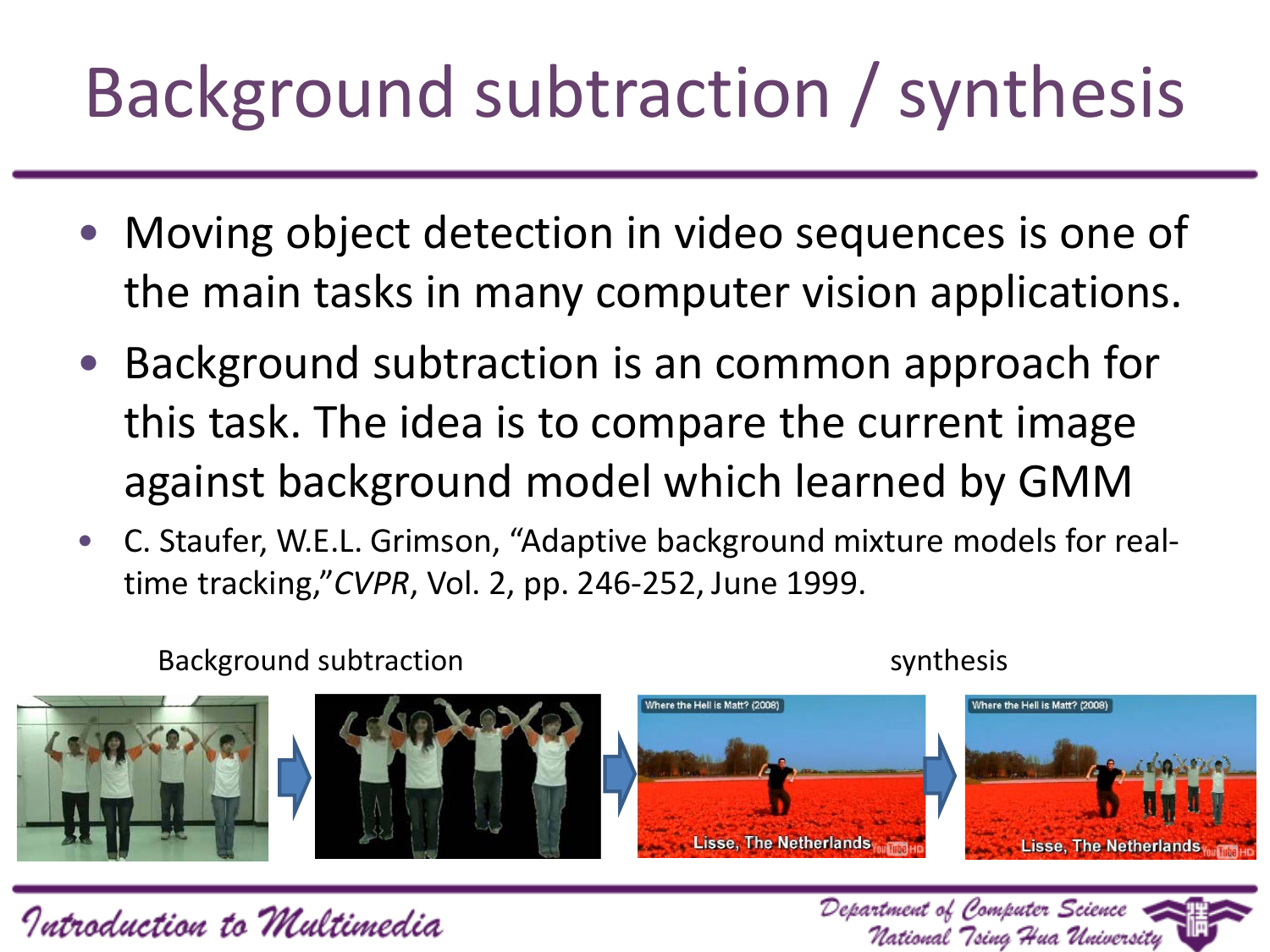# Background subtraction / synthesis

Each pixel modeled with a mixture of Gaussians

$$
P(.) = \sum_{i=1}^{K} w_i \eta(., \mu_i, \Sigma_i)
$$

$$
\eta(X_t, \mu, \Sigma) = \frac{1}{(2\pi)^{n/2} |\Sigma|^{1/2}} e^{-1/2(X_t - \mu)^T \Sigma^{-1}(X_t - \mu)}
$$



9

National Tsing Hua University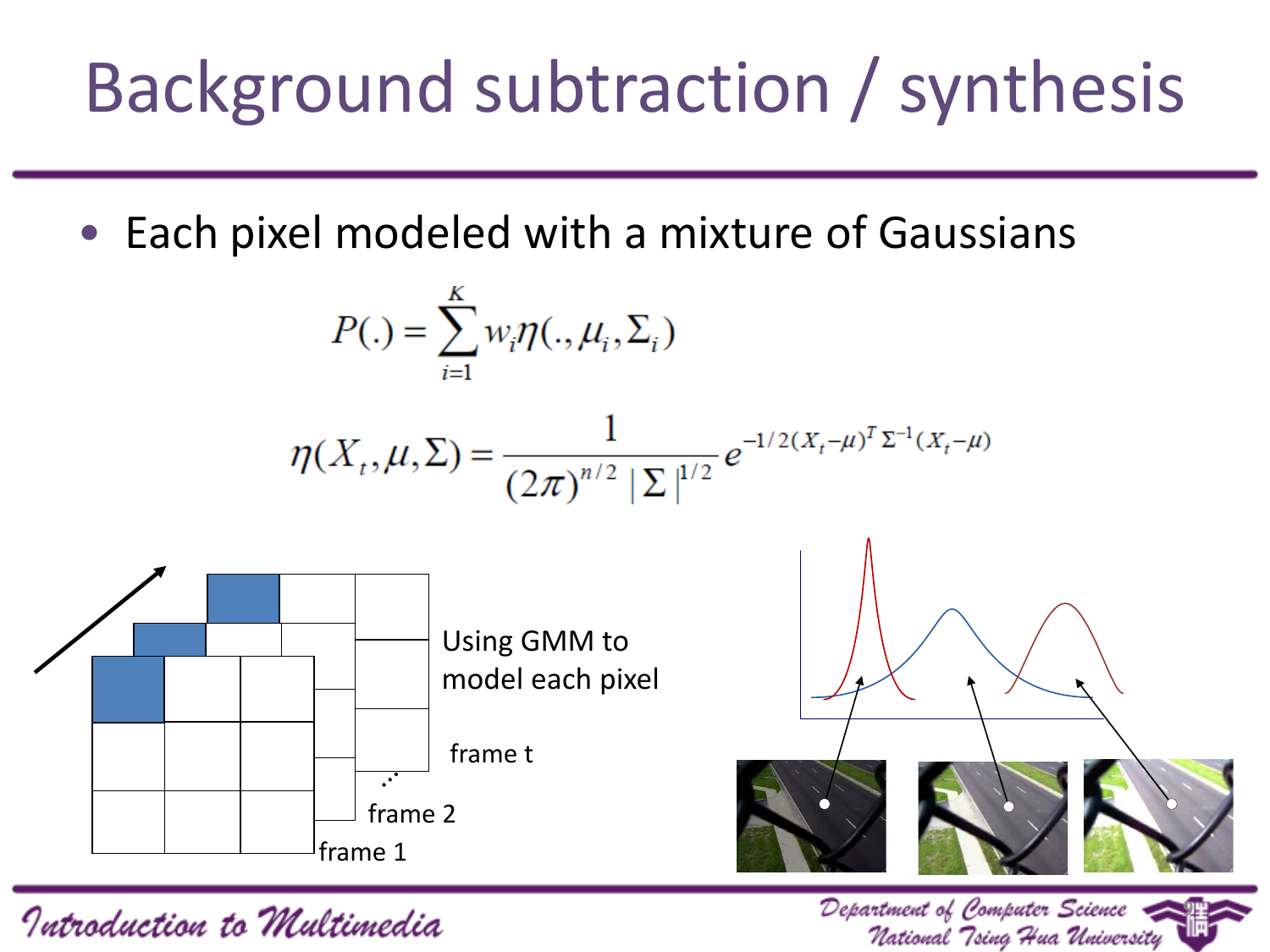# Background subtraction / synthesis

• Updating the GMM background model

$$
\omega_{k,t} = (1 - \alpha)\omega_{k,t-1} + \alpha M_{k,t}
$$
  
\n
$$
\mu_t = (1 - \rho)\mu_{t-1} + \rho X_t
$$
  
\n
$$
\sigma_t^2 = (1 - \rho)\sigma_{t-1}^2 + \rho (X_t - \mu_t)^T (X_t - \mu_t)
$$
  
\n
$$
\rho = \alpha \eta (X_t | \mu_k, \sigma_k)
$$

• First B states are labeled as background states

$$
B = argmin_b \left( \sum_{k=1}^b \omega_k > T \right)
$$

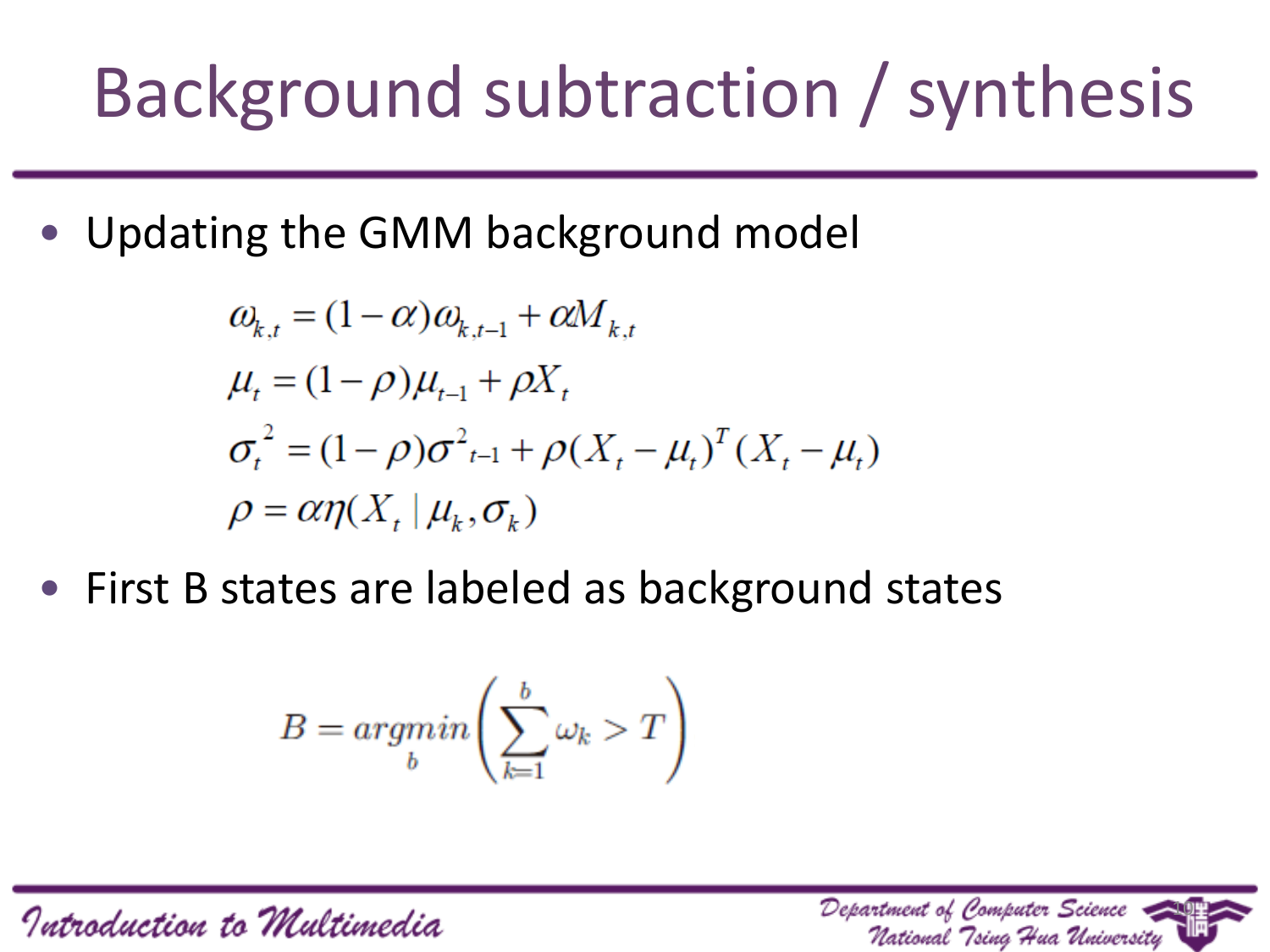# **Clustering**

- How to choose the representative colors?
	- This is a clustering problem!



**Objective** 

- Each point should be as close as possible to a cluster center
	- Minimize sum squared distance of each point to closest center

National Tsing Hua University

Department of Computer Science

 $||p - c_i||^2$ clusters  $i$ points  $p$  in cluster  $i$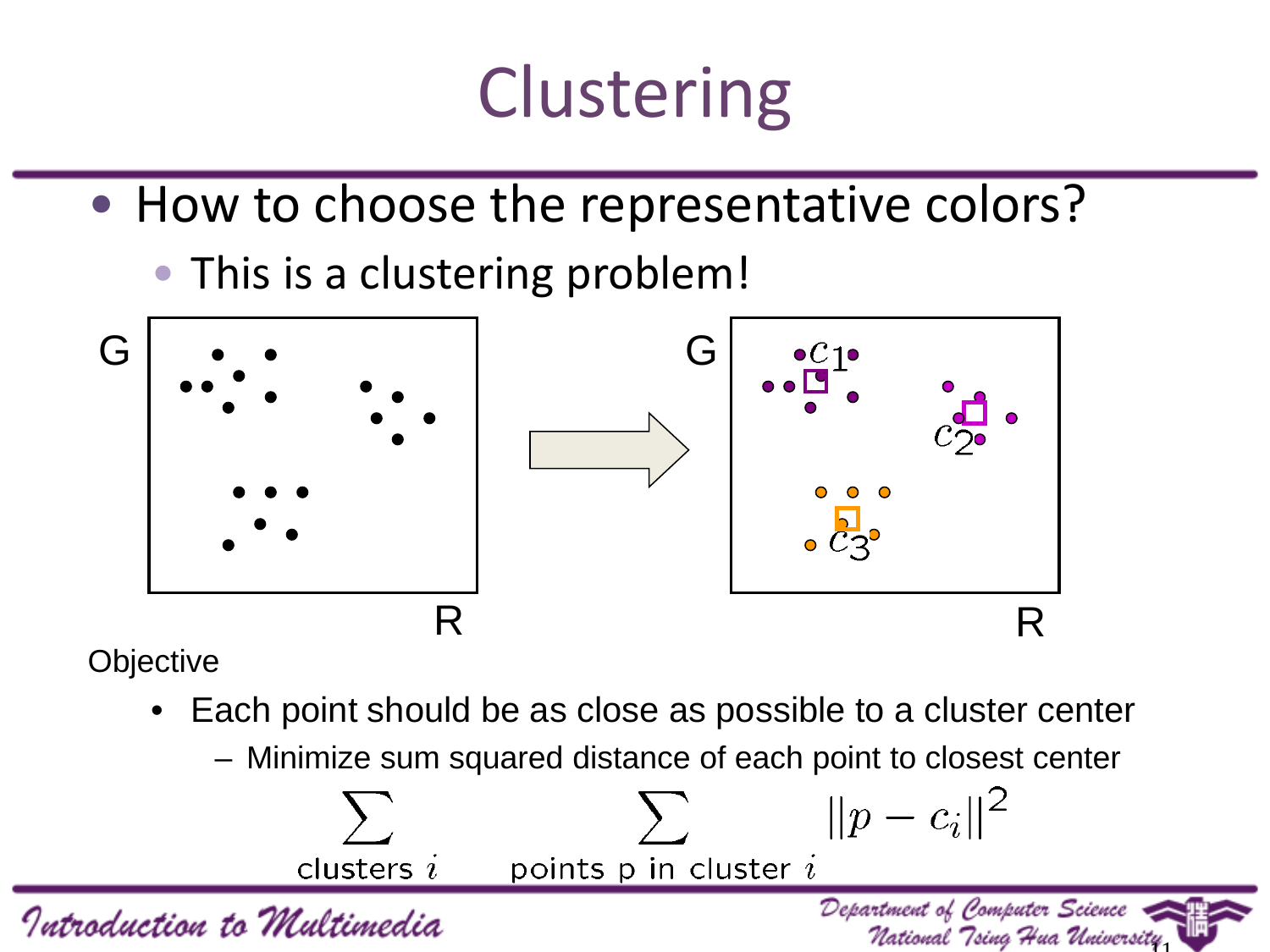# K-means clustering

- K-means clustering algorithm
	- 1. Randomly initialize the cluster centers,  $c_1$ , ...,  $c_k$
	- 2. Given cluster centers, determine points in each cluster
		- For each point p, find the closest  $c_i$ . Put p into cluster i
	- 3. Given points in each cluster, update  $c_i$  to be the mean of all points in cluster i
	- 4. If c<sub>i</sub> have changed, repeat Step 2
- Properties
	- Will always converge to *some* solution
	- Can be a "local minimum"
		- does not always find the global minimum of objective function:  $||p - c_i||^2$  $\sum$

points  $p$  in cluster  $i$ clusters  $i$ 

12

Department of Computer Science

National Tsing Hua University